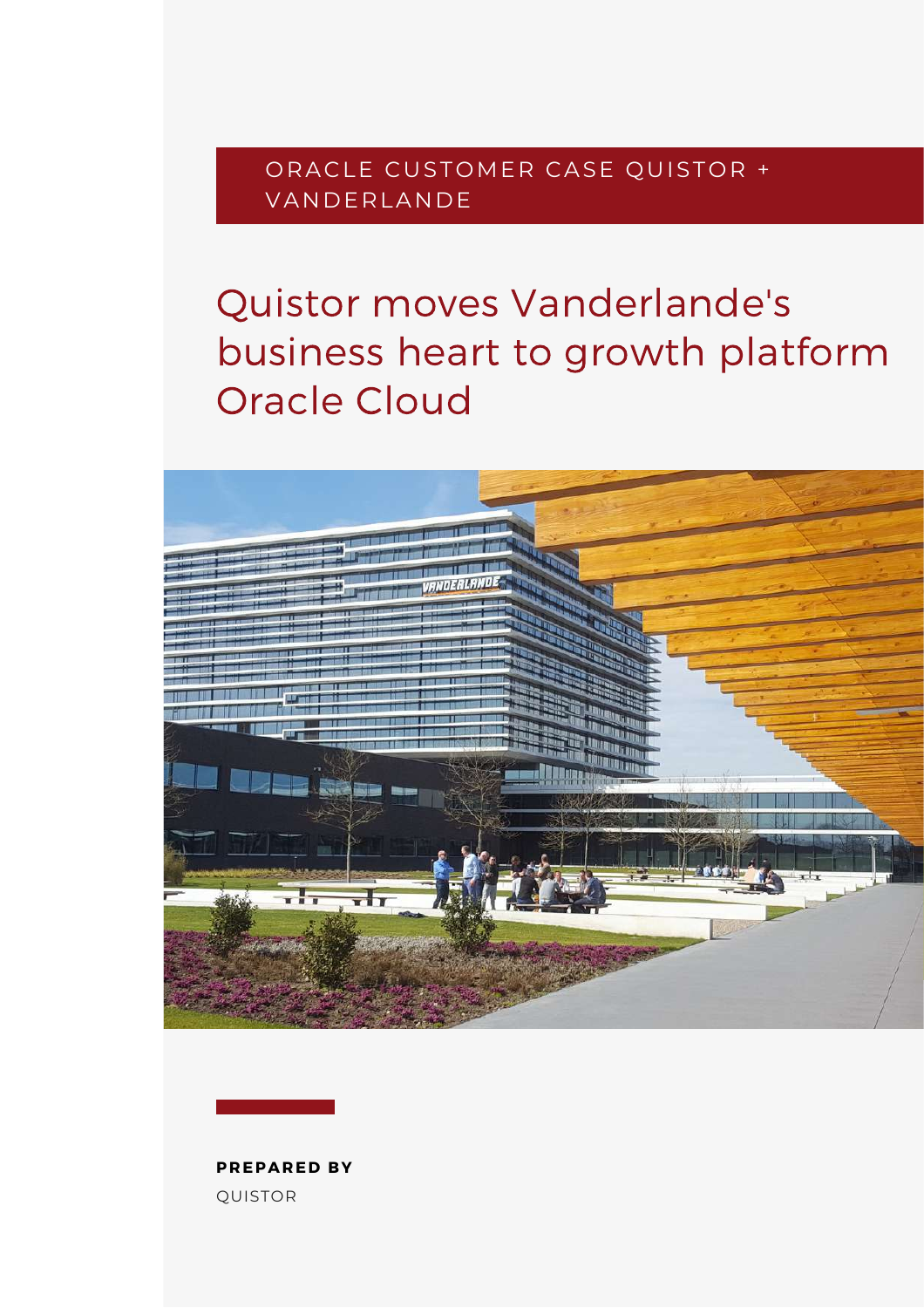

For growing businesses, a cloud first strategy is increasingly important. This is because one of the major benefits of the cloud is scalability. This allows your IT system to grow along with your future, such as an increasing number of users and transactions that take place within your company. Vanderlande, market leader in the field of automated logistics processes, also saw the growth advantages of Oracle Cloud and called in Quistor. Moving your system to the Oracle Cloud is something best left to the Oracle specialists. Especially when it comes to the beating heart of your logistical and financial processes: the JD Edwards application.

JD Edwards is a modular integrated system and supports as an ERP application with built-in modules purchasing processes, sales processes, production, and financial processes.

The application is multilingual and set up for multiple countries and currencies. It is the backbone of Vanderlande With 1000+ users worldwide, 300/400 of whom work simultaneously, and must therefore respond quickly and be able to guarantee the continuity of processes.

#### Future-proof through cloud scalability

Vanderlande supplies automated logistics systems to airports, distribution centres, logistics companies and parcel delivery companies worldwide. JD Edwards ran on-premises for years, but Vanderlande was starting to feel the limits of on-premise.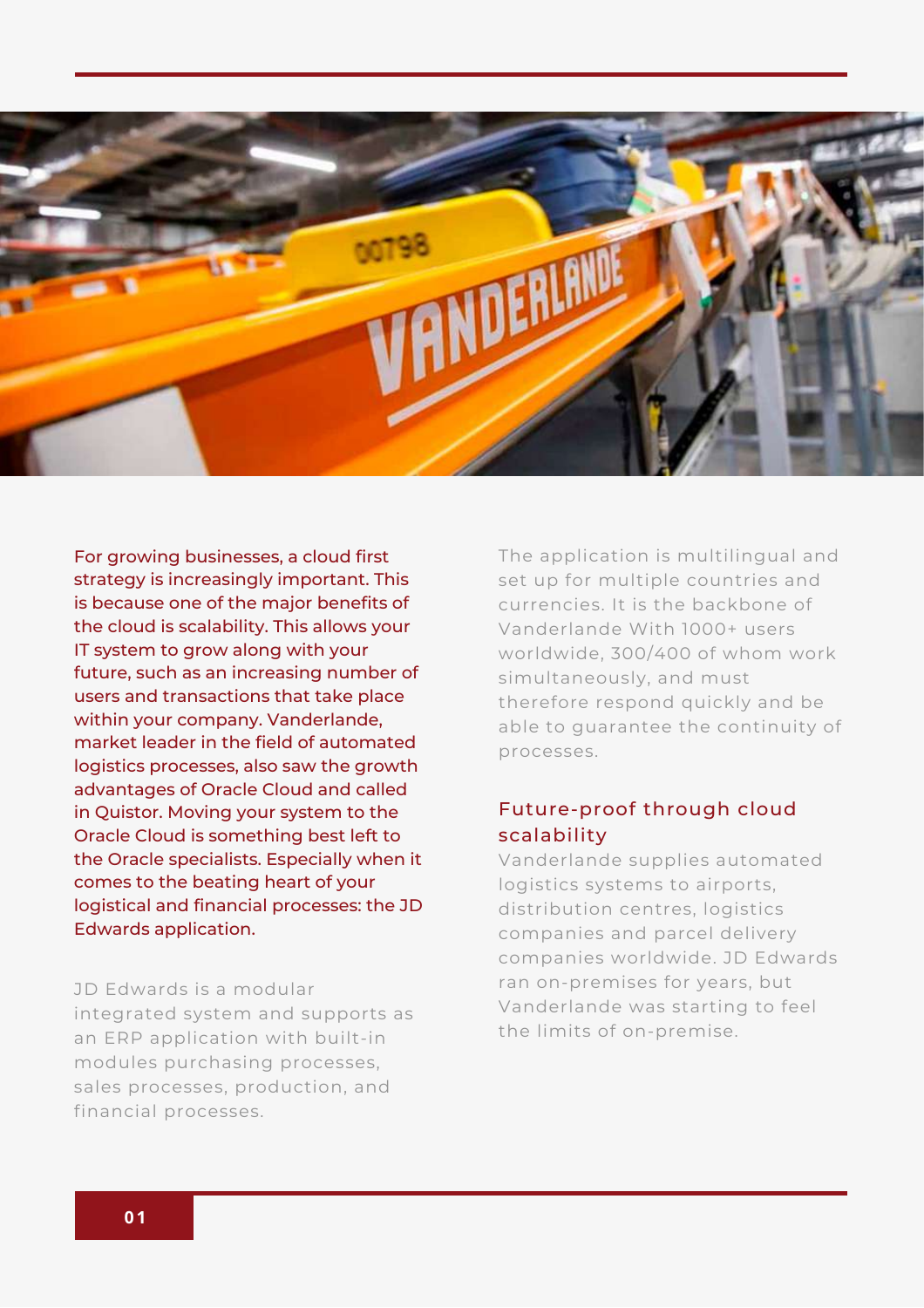# *''we also expected an increase in transactions for the future, which requires good performance from your IT system"*

"We saw signs that the database was running too tight and because we were growing, we also expected an increase in transactions for the future, which requires good performance from your IT system," says Wino Verschoor, manager of Business Information Systems at Vanderlande. "The key word here is scalability. This is the main reason for us to move to the cloud," adds colleague René van Sandijk, head of IT at Vanderlande. JDE was still running in an IBM environment, which was about to be phased out. When you move to an Oracle environment, you are assured of a database that is strong in computation and data processing. An additional advantage is that costs of local hosting can be eliminated immediately. Posing an example could be housing the machinery and the purchase or lease of hardware.

### The transition from JDE to the Oracle Cloud Infrastructure

After Vanderlande had carefully researched parties who could deliver the right Oracle know-how, the company cut the Gordian knot and appointed Quistor to guide and execute the process.

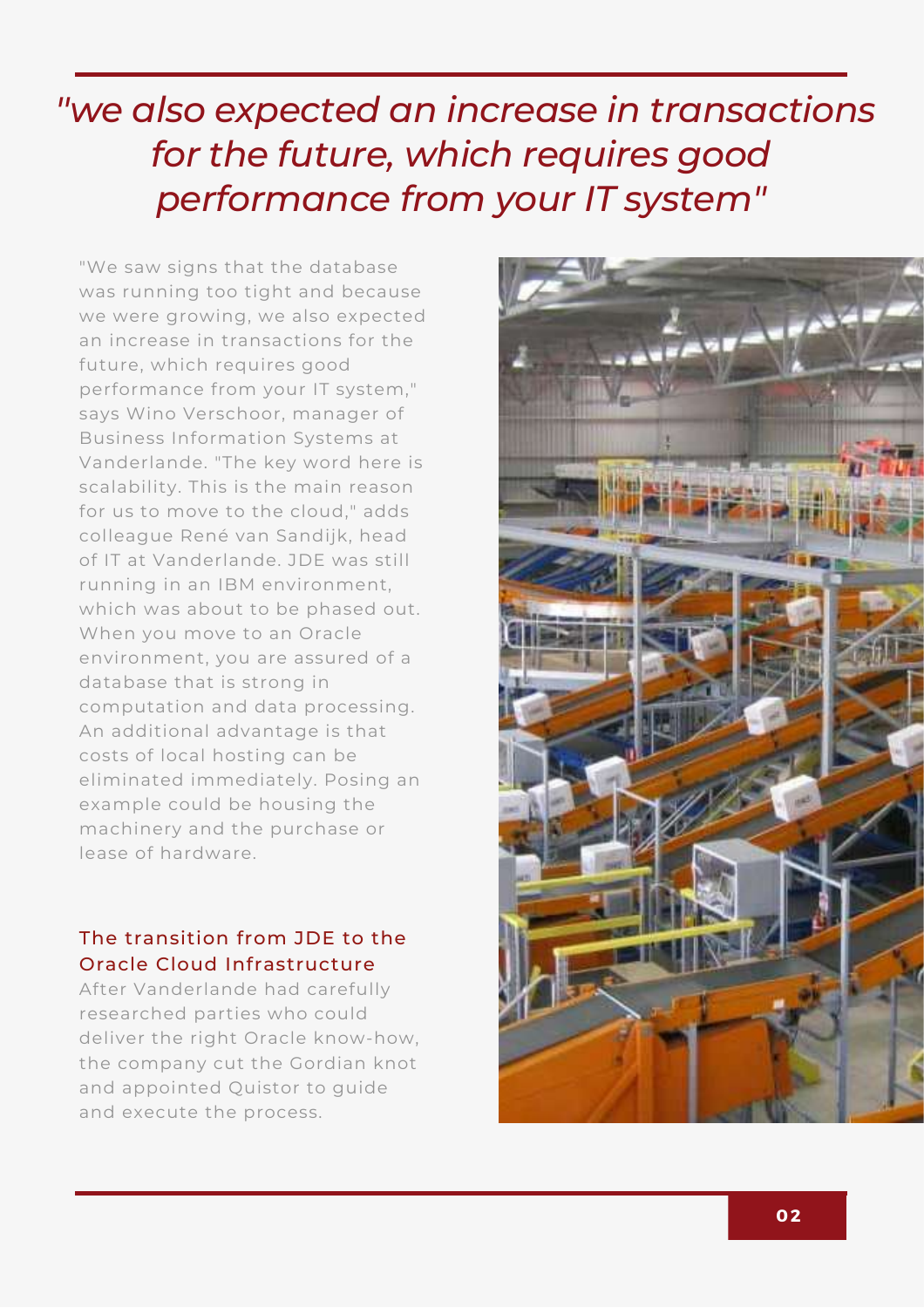## *''Everything had to go from an IBM database to an Oracle database''*

The transition of JDE to the Oracle Cloud Infrastructure is a challenge that Quistor gladly accepted. Despite the complexity of the project and previous obstacles being made transparent, Quistor tackled the challenge head on with extreme confidence. Due to the necessary continuity of everyday business processes, it is vital to an organisation that a businesscritical application like JDE cannot have more downtime than is strictly necessary. The project was a typical Lift & shift, in which the JDE application would literally be moved from one environment to another, of course that sounding easier than it is. Michel Sluymers, Sales Director of Quistor: "Everything had to go from an IBM database to an Oracle database. That environment looks different, and it all had to work again, of course.

The complexity of the project therefore lies in two important pillars: the migration and the integration of the application and its interfaces."

"The project touched almost all facets of their own applications. Despite that, we were able to bring the project live successfully in a short space of time, due to an excellent planning and with limited impact on production," said Michel Sluymers.

### Unburdened and a partner for the future

With JD Edwards in the cloud and a managed services contract with Quistor, Vanderlande is not only fully unburdened, but also has a transparent partner for the future. Michel Sluymers:

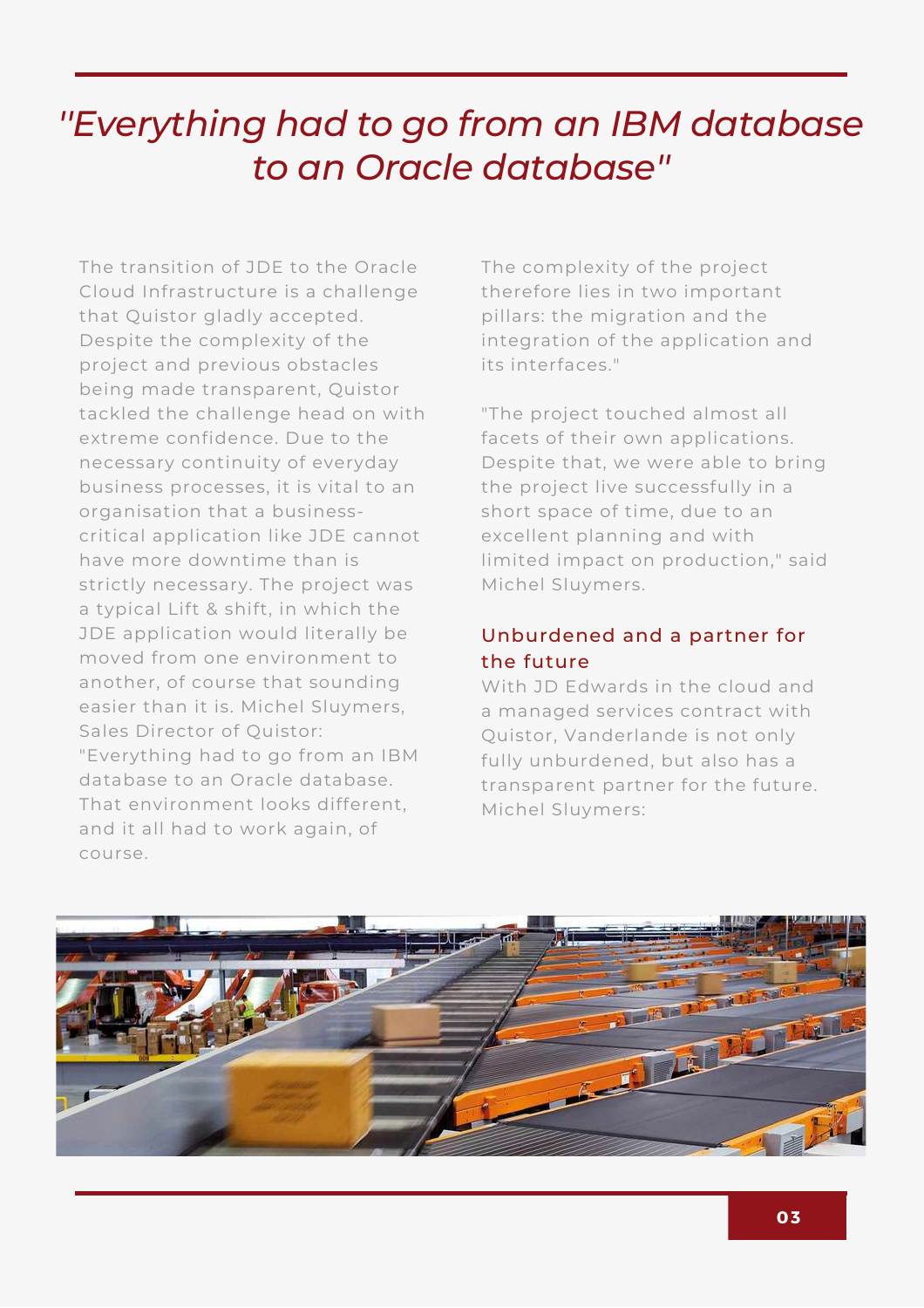# *"An important aspect is Quistor's knowledge, expertise and proactive approach''*

"Quistor also wants a long-term partnership with an end-customer. We are not an hour bill factory; we are really into taking a customer to the next level. We find it important that we can work together in good times, but also that we know how to find each other in bad times. That you keep each other openly and honestly informed about what is going on within the company and what the future plans are. We can then work together and Quistor can offer a solution."

#### A scalable and future-proof platform

In addition, Quistor is quite pragmatic. Wino Verschoor of Vanderlande: "An important aspect is Quistor's knowledge, expertise and proactive approach. Quistor carried out extra work without any discussion and provided extra capacity when needed. Even when it was not calculated. As a result, we were able to get quite a bit of work done. Later, of course, there was room for feedback from both sides."

"With the migration from JD Edwards to OCI, Vanderlande has a scalable and future-proof platform that grows with the success of the market-leading organization.

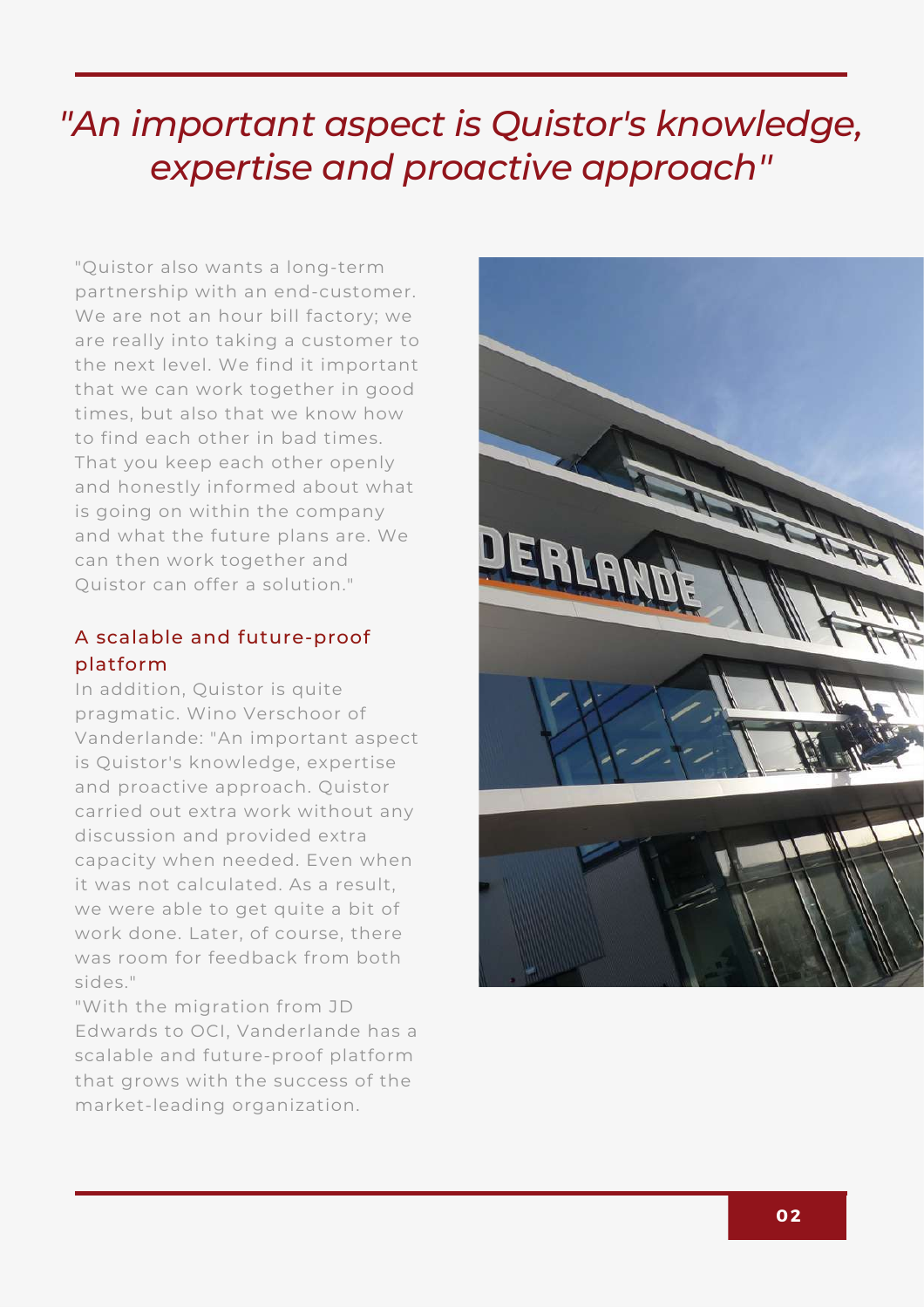

Prior to the migration project successfully carried out by Quistor, we conducted a proof-of-concept together with Vanderlande. This joint step contributed to granting trust to OCI as a platform for supporting business critical applications, such as JDE." Thus, Wilfred Scholman, Country Leader Oracle Netherlands.

#### About Quistor

As a Managed Services Provider and Oracle Platinum Partner, Quistor provides daily IT consulting services to more than 250 international customers using JD Edwards, Oracle Infrastructure as a Service, Oracle Platform as a Service, Oracle Autonomous Data Warehouse, Oracle Analytics Cloud and NetSuite.

Would you like to know more about Oracle Cloud Platform?

Then please feel free to contact us:

[info@quistor.com](mailto:info@quistor.com)

 $\binom{5}{2}$  +31 164 213 [300](tel:0031164213300)